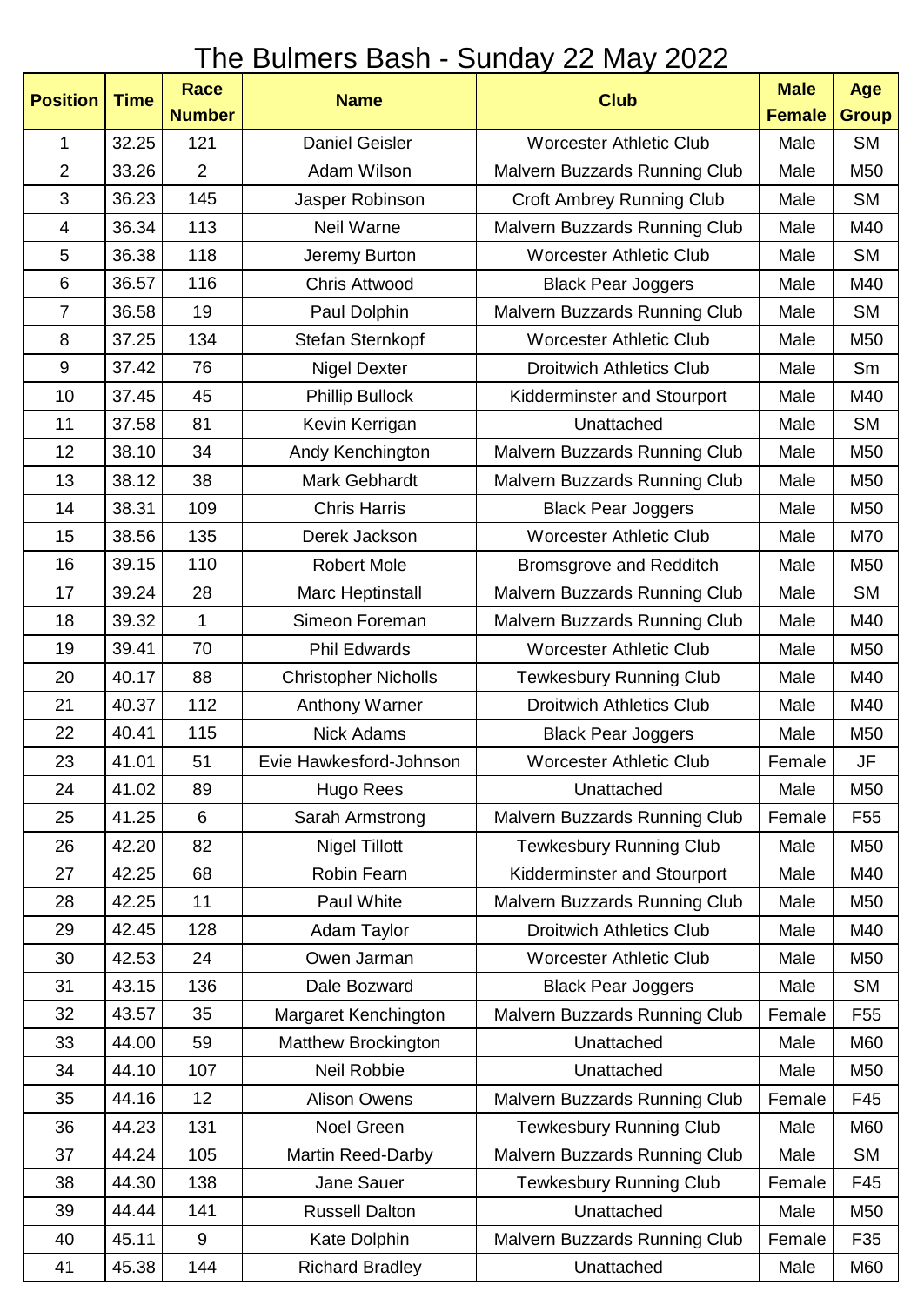| 42 | 45.47 | 127            | Philip Anderson         | <b>Bromsgrove and Redditch</b>   | Male   | M60             |
|----|-------|----------------|-------------------------|----------------------------------|--------|-----------------|
| 43 | 45.55 | 124            | <b>Kevin Lewis</b>      | <b>Droitwich Athletics Club</b>  | Male   | M50             |
| 44 | 46.02 | 120            | Jonathan Harris         | <b>Droitwich Athletics Club</b>  | Male   | M50             |
| 45 | 46.09 | 73             | <b>Steve Roode</b>      | Lonely Goat RC                   | Male   | $\Omega$        |
| 46 | 46.12 | 133            | Ewelina Skolimowska     | <b>Black Pear Joggers</b>        | Female | F35             |
| 47 | 46.19 | 42             | <b>William Price</b>    | Kidderminster and Stourport      | Male   | <b>JM</b>       |
| 48 | 46.23 | 114            | Barbara Gawlak          | Malvern Buzzards Running Club    | Female | F <sub>35</sub> |
| 49 | 46.24 | 50             | Selina Topham           | Kidderminster and Stourport      | Female | F <sub>35</sub> |
| 50 | 46.26 | 52             | Tim Brockington         | <b>Springfield Striders RC</b>   | Male   | M60             |
| 51 | 46.27 | 111            | Emma Woodward           | Malvern Buzzards Running Club    | Female | F35             |
| 52 | 47.00 | 60             | <b>Terry Bedington</b>  | Kidderminster and Stourport      | Male   | M70             |
| 53 | 47.16 | 63             | Angela Twine            | <b>Droitwich Athletics Club</b>  | Female | F45             |
| 54 | 47.16 | 95             | Peter Rean              | <b>Droitwich Athletics Club</b>  | Male   | M60             |
| 55 | 47.34 | 137            | Andrew Graham           | Unattached                       | Male   | M40             |
| 56 | 47.41 | 25             | Martha Worthington      | Malvern Buzzards Running Club    | Female | F <sub>35</sub> |
| 57 | 47.47 | 64             | Joanne Williams         | Kidderminster and Stourport      | Female | F45             |
| 58 | 47.47 | 132            | Karen Harrington        | Unattached                       | Female | F <sub>55</sub> |
| 59 | 47.49 | $\overline{7}$ | Lee Knight              | Lonely Goat RC                   | Male   | M50             |
| 60 | 48.02 | 33             | Sarah Kellett           | Malvern Buzzards Running Club    | Female | F35             |
| 61 | 48.27 | 71             | Linda Blake             | Malvern Buzzards Running Club    | Female | F35             |
| 62 | 48.41 | 30             | Ashley Robinson         | <b>Croft Ambrey Running Club</b> | Male   | M70             |
| 63 | 48.49 | 55             | Paul Ingram             | Kidderminster and Stourport      | Male   | M50             |
| 64 | 48.50 | 80             | <b>Ben Brown</b>        | <b>Hereford Coourier</b>         | Male   | <b>SM</b>       |
| 65 | 48.53 | 99             | William Housden         | <b>Droitwich Athletics Club</b>  | Male   | <b>SM</b>       |
| 66 | 48.56 | 58             | <b>Paul Roberts</b>     | Kidderminster and Stourport      | Male   | M50             |
| 67 | 49.34 | 126            | Jane Anderson           | Bromsgrove and Redditch          | Female | F <sub>55</sub> |
| 68 | 49.43 | 92             | <b>Suzanne Tharme</b>   | <b>Tewkesbury Running Club</b>   | Female | F <sub>55</sub> |
| 69 | 50.01 | 14             | Joan Clarke             | Cobra Running & Triathlon Club   | Female | F65             |
| 70 | 50.19 | 101            | Sarah Dennis            | <b>Tewkesbury Running Club</b>   | Female | F45             |
| 71 | 50.27 | 103            | <b>Stuart Munday</b>    | <b>Black Pear Joggers</b>        | Male   | M60             |
| 72 | 50.41 | 143            | <b>Richard Tolley</b>   | Unattached                       | Male   | M50             |
| 73 | 50.50 | 27             | <b>Catherine Mayall</b> | Unattached                       | Female | F45             |
| 74 | 51.25 | 146            | <b>Mark Perkins</b>     | <b>Droitwich Athletics Club</b>  | Male   | M50             |
| 75 | 51.43 | 69             | Kay Fearn               | Kidderminster and Stourport      | Female | F45             |
| 76 | 52.08 | 3              | Julie Caseley           | Malvern Buzzards Running Club    | Female | F <sub>55</sub> |
| 77 | 52.32 | 140            | <b>Becky Sinclair</b>   | Unattached                       | Female | F45             |
| 78 | 53.01 | 47             | Sheila Jamieson         | Kidderminster and Stourport      | Female | F <sub>55</sub> |
| 79 | 53.02 | 65             | <b>Holly Kent</b>       | Malvern Buzzards Running Club    | Female | F35             |
| 80 | 53.25 | 44             | Deborah Moran           | Kidderminster and Stourport      | Female | F <sub>55</sub> |
| 81 | 53.31 | 94             | <b>Andrew Charles</b>   | Unattached                       | Male   | M50             |
| 82 | 53.56 | 147            | Helen Owen              | <b>Droitwich Athletics Club</b>  | Female | F45             |
| 83 | 53.58 | 77             | Gemma Brown             | <b>Droitwich Athletics Club</b>  | Female | F <sub>35</sub> |
| 84 | 53.58 | 93             | Lauren Charles          | Unattached                       | Female | F <sub>35</sub> |
| 85 | 54.01 | 32             | Emma Ash                | <b>Tewkesbury Running Club</b>   | Female | <b>SF</b>       |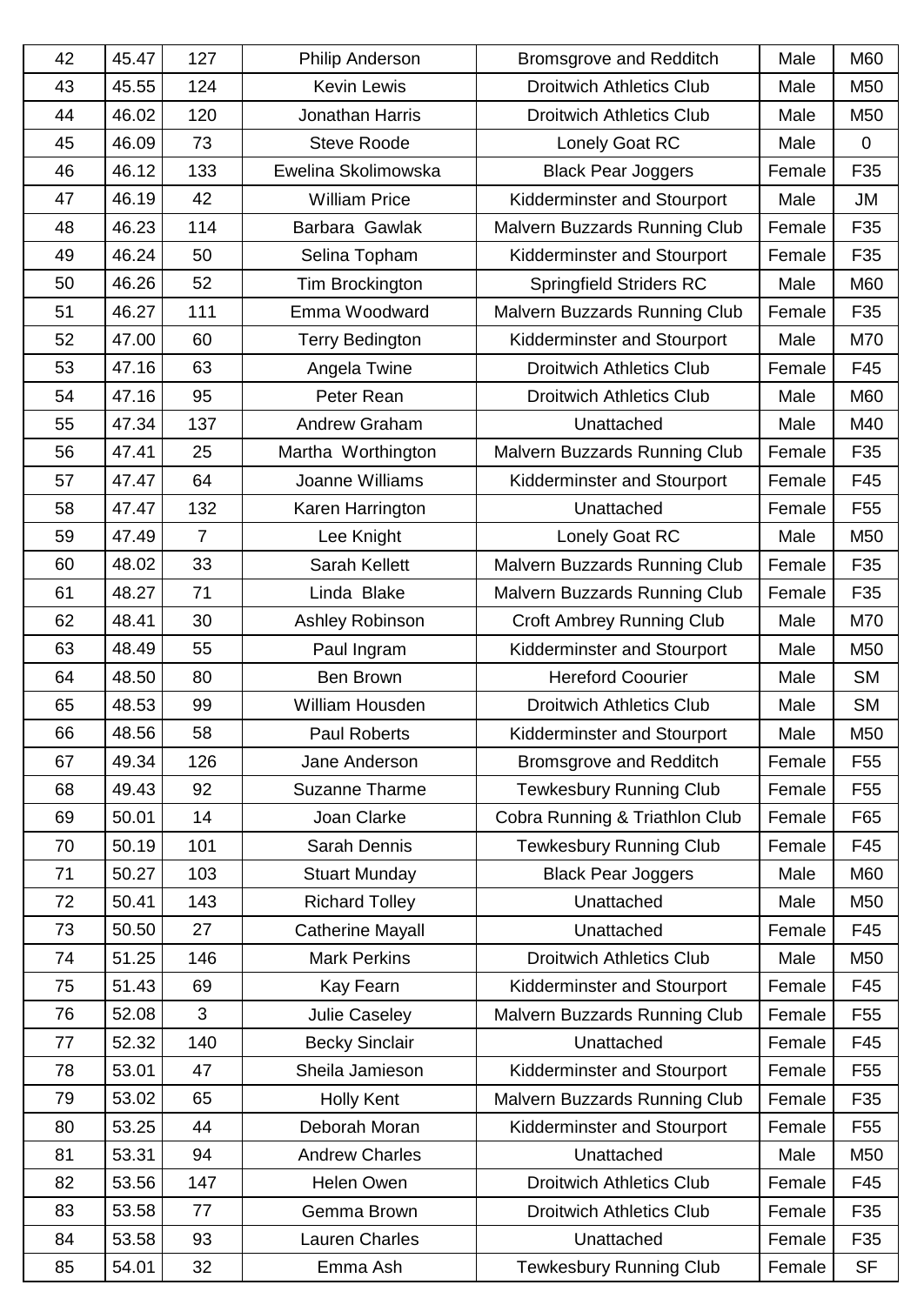| 86  | 54.04 | 39  | <b>Elizabeth Slack</b> | Malvern Buzzards Running Club   | Female | F <sub>55</sub> |
|-----|-------|-----|------------------------|---------------------------------|--------|-----------------|
| 87  | 54.06 | 100 | Stephane Plisson       | <b>Tewkesbury Running Club</b>  | Female | F45             |
| 88  | 54.10 | 139 | Serena Joule           | Unattached                      | Female | F45             |
| 89  | 54.16 | 57  | Mick Hudson            | Kidderminster and Stourport     | Male   | M60             |
| 90  | 54.26 | 122 | Stu Gamble             | Unattached                      | Male   | M40             |
| 91  | 54.27 | 104 | <b>Avril Munday</b>    | <b>Black Pear Joggers</b>       | Female | F65             |
| 92  | 54.43 | 43  | Zoe Elkin              | Kidderminster and Stourport     | Female | F <sub>55</sub> |
| 93  | 54.55 | 36  | <b>Lily Price</b>      | Malvern Buzzards Running Club   | Female | F45             |
| 94  | 55.12 | 29  | Judi Dobbs             | <b>Warley Woods Pacers</b>      | Female | F <sub>55</sub> |
| 95  | 55.29 | 148 | <b>Claire Short</b>    | Malvern Buzzards Running Club   | Female | F <sub>35</sub> |
| 96  | 55.44 | 37  | Hannah Thompson        | Malvern Buzzards Running Club   | Female | F35             |
| 97  | 56.03 | 125 | <b>Rosanne Eardley</b> | <b>Droitwich Athletics Club</b> | Female | F45             |
| 98  | 56.33 | 40  | Sarah Turner           | Malvern Buzzards Running Club   | Female | <b>SF</b>       |
| 99  | 57.03 | 91  | lan Caley              | Unattached                      | Male   | M50             |
| 100 | 57.22 | 108 | Theresa May            | Malvern Buzzards Running Club   | Female | F35             |
| 101 | 57.29 | 83  | Lynda Gardiner         | <b>Tewkesbury Running Club</b>  | Female | F45             |
| 102 | 57.38 | 86  | Debbie Delaney         | <b>Droitwich Athletics Club</b> | Female | F45             |
| 103 | 57.56 | 90  | Laura Kingscott        | <b>Droitwich Athletics Club</b> | Female | <b>SF</b>       |
| 104 | 58.17 | 48  | Sally Aston            | Unattached                      | Female | F45             |
| 105 | 58.28 | 130 | David Rouse            | Unattached                      | Male   | M40             |
| 106 | 58.34 | 18  | Sarah Cuddy            | Malvern Buzzards Running Club   | Female | F45             |
| 107 | 58.47 | 26  | <b>Bridget Birch</b>   | Unattached                      | Female | F65             |
| 108 | 59.43 | 13  | lan Danby              | <b>Black Pear Joggers</b>       | Male   | F50             |
| 109 | 59.54 | 20  | Robyn Hall             | Malvern Buzzards Running Club   | Female | <b>SF</b>       |
| 110 | 59.54 | 123 | Sally Thompson         | Unattached                      | Female | F <sub>55</sub> |
| 111 | 59.55 | 84  | <b>Alison Foster</b>   | Malvern Buzzards Running Club   | Female | F <sub>55</sub> |
| 112 | 60.51 | 97  | <b>Isobel McDowell</b> | <b>Droitwich Athletics Club</b> | Female | F45             |
| 113 | 60.51 | 98  | Kevin McDowell         | <b>Droitwich Athletics Club</b> | Male   | M50             |
| 114 | 62.24 | 23  | <b>Claire Nichols</b>  | Unattached                      | Female | F <sub>55</sub> |
| 115 | 63.08 | 41  | Sarah Price            | Kidderminster and Stourport     | Female | F45             |
| 116 | 63.09 | 46  | Lisa Conway            | Kidderminster and Stourport     | Female | F45             |
| 117 | 68.42 | 54  | Erika Blott            | Unattached                      | Female | F35             |
| 118 | 70.55 | 79  | Kirst Inkpen           | Kidderminster and Stourport     | Female | <b>SF</b>       |
| 119 | 70.57 | 56  | Nancy Ingram           | Kidderminster and Stourport     | Female | F45             |
| 120 | 73.41 | 61  | Janet Pinfield         | <b>Droitwich Athletics Club</b> | Female | F65             |
| 121 | 98.58 | 78  | <b>Ray Prickett</b>    | Kidderminster and Stourport     | Male   | F65             |

|                 | Men                   |                                  |       |  |  |
|-----------------|-----------------------|----------------------------------|-------|--|--|
| 1st             | <b>Daniel Geisler</b> | <b>Worcester Athletic Club</b>   | 32.25 |  |  |
| 2 <sub>nd</sub> | Adam Wilson           | Malvern Buzzards Running Club    | 33.26 |  |  |
| 3rd             | Jasper Robinson       | <b>Croft Ambrey Running Club</b> | 36.23 |  |  |

| JM  | William Price | Kidderminster and Stourport   | 46.19 |
|-----|---------------|-------------------------------|-------|
| M40 | Neil Warne    | Malvern Buzzards Running Club | 36.34 |